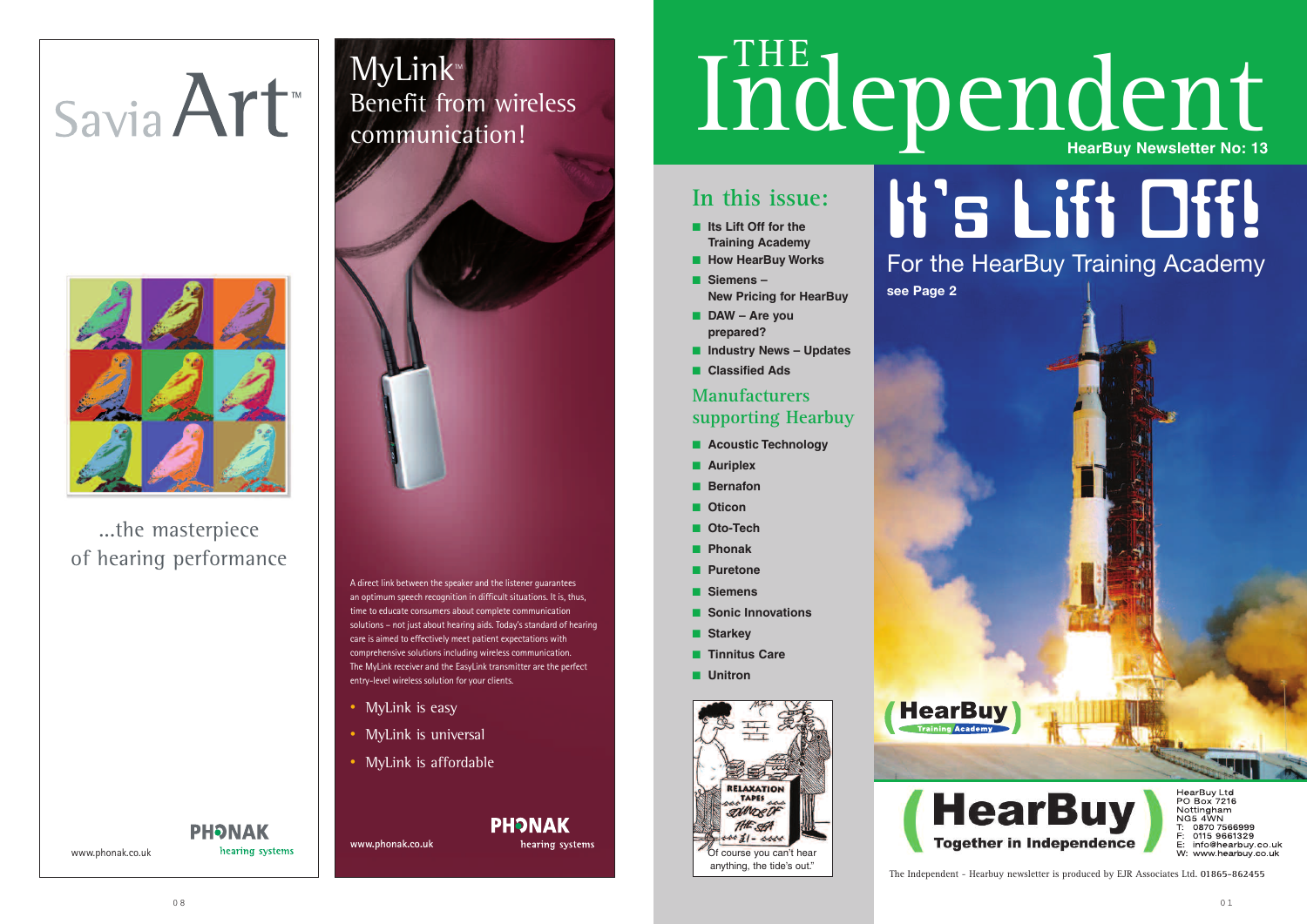# Oticon . Go Pro

A big feature upgrade at a small price



**Pro** 

A strong feature set makes Go Pro the most straight forward hearing instrument at an affordable price.

The wide range of styles, features and options makes Go Pro easy and quick to fit as well as suitable for any type of hearing loss from mild to severe.



For more information visit www.oticon.co.uk









# *Industry News Updates*

### **• New Companies Act amendments.**

### **• Consumer Protection Distance Selling Regulations.**

**As from January 2007, all companies and LLP's need to comply with specific additional Company Law requirements for any electronic communication between the company or LLP and any other parties. This affects all websites, email communications and business letters / order forms.**

### **• implementation of WEEE.**

**If the company or LLP sells goods or services to consumers by, the internet, digital television, mail order, catalogue shopping, phone or fax then it is required to comply with the Consumer Protection (Distance Selling) Regulations.**

### **• New Post at HAC.**

### **•** A new german KIND of hearing centre will be appearing soon.

**By 15th March this year, producers of electrical and electronic goods will need to have joined an approved producer compliance scheme, under the Waste Electrical and Electronic Equipment (WEEE) Regulations 2006/3289. They will be required to meet the environmental cost of dealing with waste products from 1st July when consumers will be able to dispose of their electrical and electronic waste free of charge at accessible and appropriate places. Old hearing aids are considered electronic waste . For further information look at : http://tinyurl.com/2fobgc** 

**The Hearing Aid Council have seen fit to create a new job posting to ensure it can abolish itself more effectively. They have employed Stuart Holland in a full time position as Abolition Project Manager. Unfortunately they have already missed the March 2007 target and will now try for March 2008 – however March 2009 is also being discussed as a possibility.**

Starkey and Oto-tech exhibited their products, and with a total of 7 video otoscopes on display & use for a practical hands on learning experience, it was evident that the

**The KIND group from Germany have acquired a stake in both Prestige Hearing Ltd and their associated marketing company, HearingAidWorld. This partnership claims to want to grow their retail presence in the UK to 50 outlets within the next 3 years.**

### **•** AAA - the American Academy of Audiology. **The World's largest gathering of audiologists takes place at the Audiology NOW conference in Denver Colorado USA between 18-21 April 2007.**

**Almost 7000 delegates are expected to attend and over 200 exhibitors will show their goods in an exhibition hall of over 100,000 square feet at this year's annual AAA conference.**

**For more information, please visit audiologyNOW.org**

With our recent second strap line of **'More than just… The UK Buying**

**Group for Independent Hearing Aid Dispensers'** , it was important for HearBuy to prove that membership isn't only about buying power but also of the added member benefits that we now

supply. We were

therefore delighted at the sell out attendance, interaction and feedback of the first HearBuy Training Academy courses which took place at the end of February & March'07 at The Nottingham Belfry Hotel.

Fifty delegates in total attended the courses which ranged over a two day period. The speakers included Rober t Rendell, Ian Arnold and Paul Lamb with subjects that covered Advanced Video Oto-scopy; Ear Mould Acoustics; Essentials of Dispensing; and Hearing Aid Maintenance & Repair.



mixture of content, speakers and hands on approach proved a winning formula.



tested the delegates at the end of each day.

The next course is being scheduled for May'07 with the exact date still to be finalised. So watch out all HearBuy members as you will be receiving an email notification of the

exact date, and course content shortly.

**Again all we can say is – if you're interested email back quickly as we expect the courses to be over subscribed!**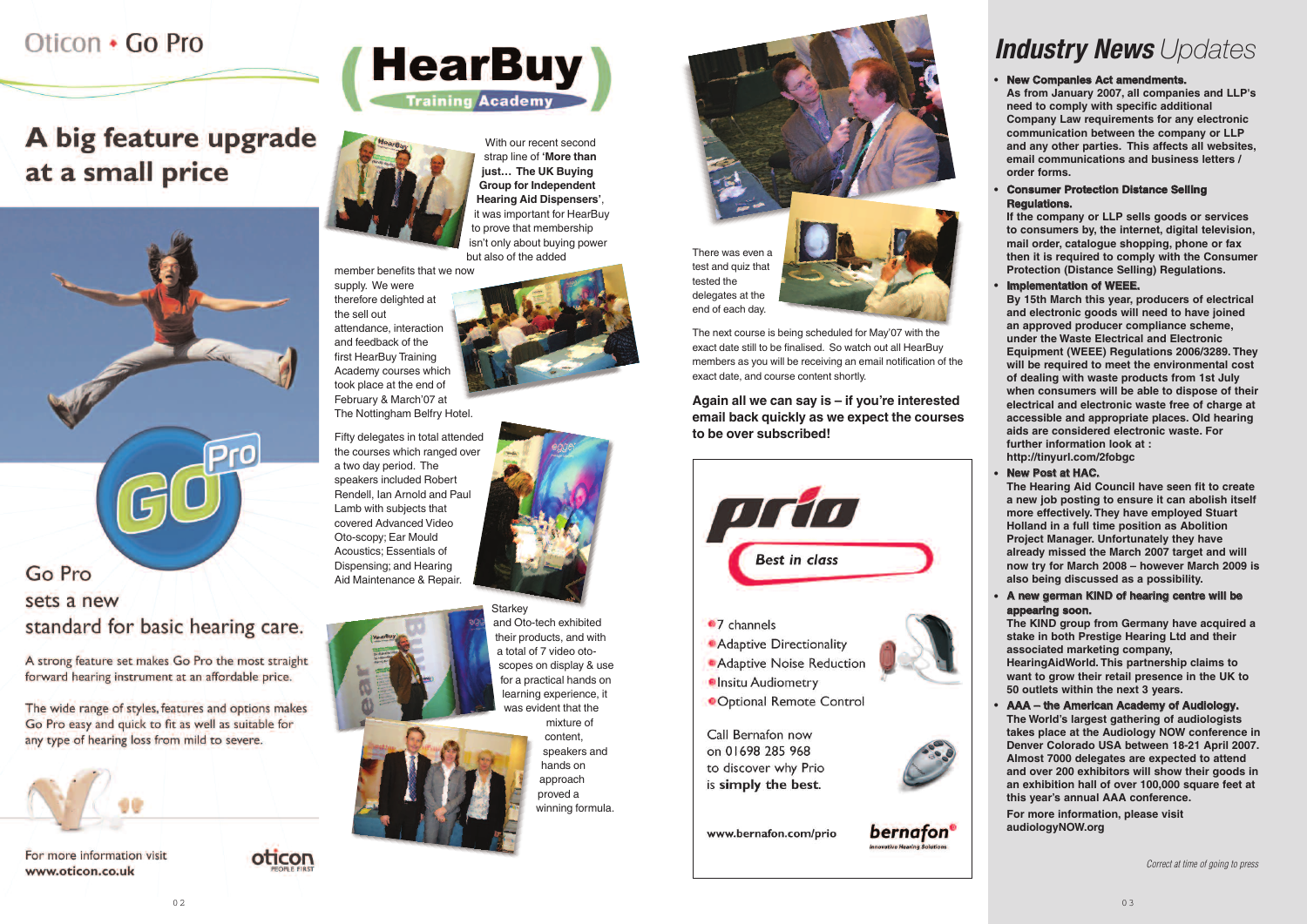- **Q. Do I call HearBuy to place my order?**
- **A.** NO! You deal with the manufacturer directly.
- **Q. So how does it work?**
- **A.** Basically you continue to deal directly with the manufacturer. HearBuy only gets involved with the invoicing, so the only differences are:
- 1) For ITE's On your Audiogram to the manufacturer you put to 'Invoice HearBuy'
- 2) For BTE's When you call the manufacturer to place your order you tell them to 'Invoice HearBuy'

You simply mark all deliveries to your own address as usual.

### **AND THAT'S IT!**

HearBuy will then invoice you for payment instead of the manufacturer.

- **Q. Do I send impressions or returns to you?**
- **A.** NO! You send all impressions & returns to the manufacturer as normal.
- **Q. Are the Hearing Aids sent to you first by the manufacturer, so slowing down my delivery/turn around time?**
- **A.** NO! Deliveries are sent directly to you from the manufacturer as normal, so your turn around time is unaffected.
- **Q. Is my relationship with the manufacturer & their sales rep lost if I use HearBuy?**
- **A.** NO! You still contact and liase with the manufacturer as normal.
- **Q. Will I still get the same support from the manufacturer if I use HearBuy?**

# **SIEMENS** *New Pricing for* **HearBuy** *Members*

- **A.** YES! We have excellent relationships plus service agreements in place with all HearBuy participating/supporting manufacturers.
- **Q. Is there an annual subscription fee for HearBuy?**
- **A.** NO! Just a one off minimal initial joining fee.
- **Q. Can I get just as good a discount direct with a manufacturer?**
- **A.** Possibly dependent on how many hearing aids you sell? But you would be restricted & tied to that one single manufacturer, and to a number of unit purchases for a set time. At HearBuy we have different scales of discount dependent on unit sales per year BUT these are based across the whole range of manufacturers that we use - not just one! This means that:
- a) You choose which products and which manufacturers you want to use, when you want to use them
- b) As your unit purchases go up, your discounts increase as your membership level goes up
- c) As different manufacturers launch new products you are free to purchase them whilst still retaining your independence.

### **Q. Will other dispensers find out how much business I am doing?**

**A.** NO! All transactions are confidential. We have no interest in knowing your sales figures - only in increasing the number of hearing aids purchased through HearBuy so we can negotiate even better discounts for you.

# *How HearBuy Works*

Working through HearBuy is as simple as ABC, but sometimes as we meet potential new members we are asked the same questions with some similar misunderstandings. So in this issue we thought we'd take the opportunity to address some of these inaccuracies. Here are a few of the most common misconceptions and questions often asked:

> *We are pleased to announce that the HearBuy – Siemens partnership has been re-launched and a new price list for HearBuy members is now available.*

The new Siemens Hearing Instruments price list HearBuy has always enjoyed a good working replaces current pricing and includes not only the new CENTRA™ Active and INTUIS™ family this new agreement signifies the recognition but also increased discounts for HearBuy members. relationship with Siemens and is pleased that given to its members,the standing in the market place that they hold and the buying power their unity provides.

# CENTRA™ Active.

The innovative hearing system for active people

Water-resistant. Rechargeable. Ready for anything. CENTRA Active is the wearer-focused Receiver-in-Canal hearing system specially designed for people on the go. Its durable design stands up to moisture and works all day on a single night's charge, with breakthrough technologies like SoundSmoothing™, DataLearning™ and e2e wireless™.

CENTRA Active. For active people, it's central to what really matters.

www.siemens.co.uk/hearing